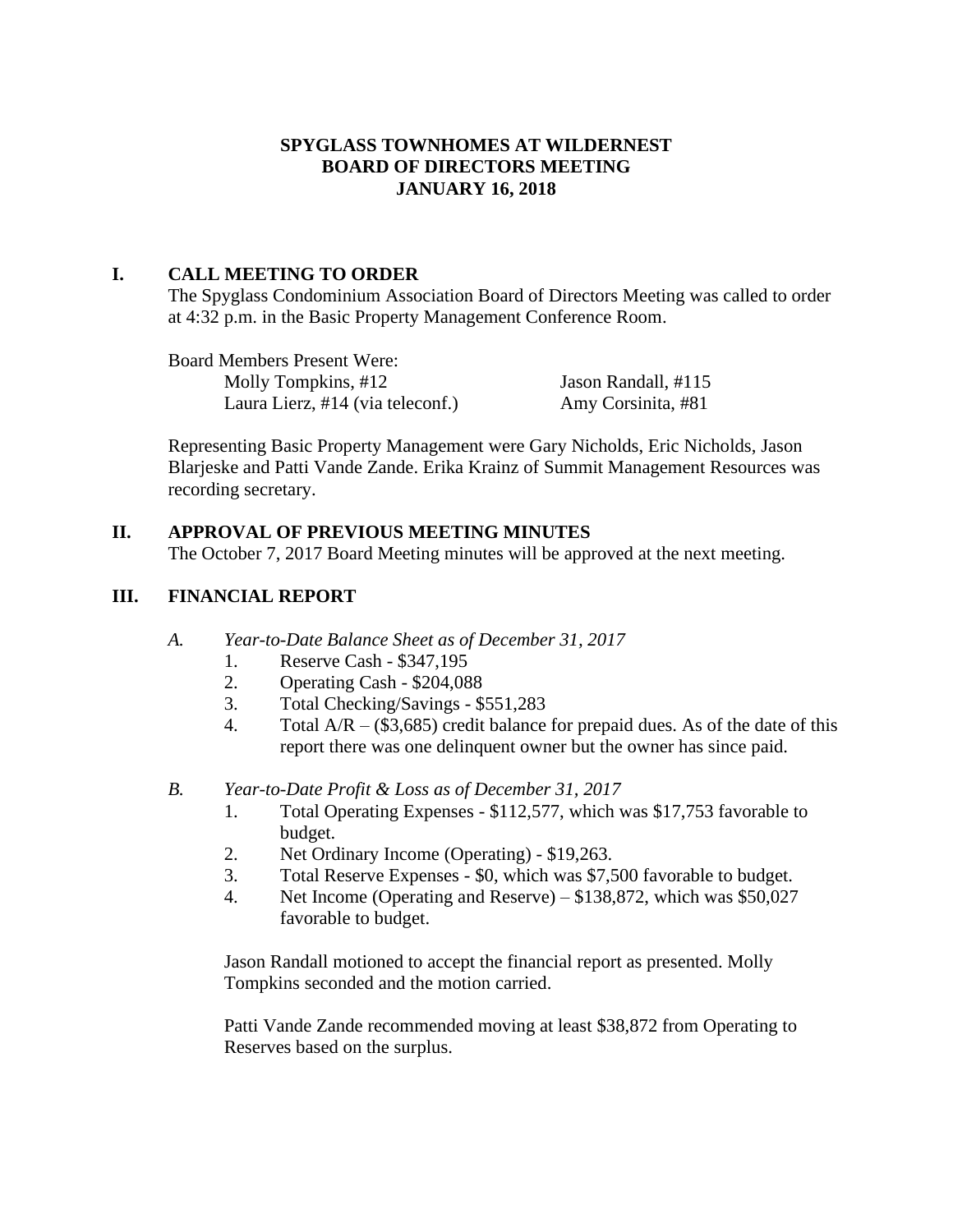*Spyglass Condominium Association Board of Directors Meeting 1/16/18 Page 2 of 3*

> Jason Randall motioned to transfer \$38,872.50 from Alpine Operating to Alpine Reserves. Molly Tompkins seconded and the motion carried.

## **IV. PROPERTY MANAGEMENT REPORT**

- *A. Major Maintenance Chart*
	- Projects scheduled in 2018 are:
		- 1. Walkway Replacement \$14,856. This project might be done at the same time as the asphalt replacement. A map should be created and the replacements can be prioritized based on condition.
		- 2. Walkway Lights \$5,373
		- 3. Garage Doors \$6,000
- *B. Culvert Update*

Gary Nicholds said RKR will be repairing the culvert and placing stakes around the curve in the next week or so.

*C. Playground Fence*

The insurance carrier confirmed that adding fencing around the playground would not affect the premium. Jason Randall felt the existing fence was in poor condition and should be torn down. Signage reading "Use at Own Risk" could be added.

*D. Garage #66*  The two involved owners met on their own and resolved the issue.

#### *E. Parking*

Gary Nicholds distributed the parking list. There was general discussion about an owner who complained about the parking enforcement. Gary noted that this owner has been a frequent violator of the parking rules.

#### **V. OLD BUSINESS**

*A. Garage Sale & Spring Cleanup* This agenda item will be discussed at the next meeting.

## **VI. NEW BUSINESS**

*A. Board Dinner*

The Board agreed to try to schedule a dinner sometime in February.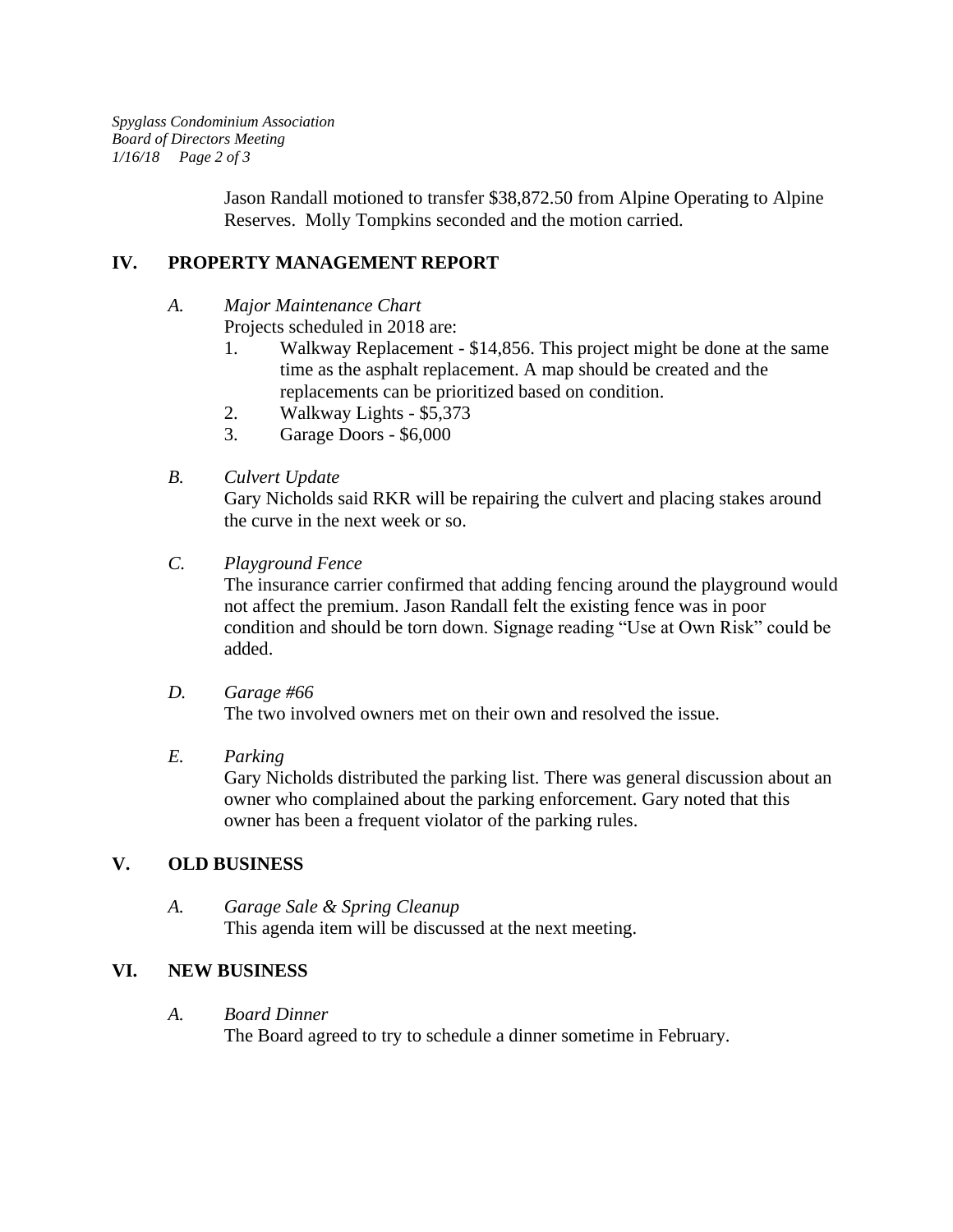*Spyglass Condominium Association Board of Directors Meeting 1/16/18 Page 3 of 3*

#### *B. Sand & Salt*

A bucket of ice melt that can be used on the walkway will be placed by the garage of the owner who made the request.

#### **VII. SET NEXT MEETING DATE**

The next Board Meeting was scheduled for Wednesday, April 11, 2018 at 4:30 p.m.

## **VIII. ADJOURNMENT**

Amy Corsinita motioned to adjourn the meeting at 5:22 p.m. Jason Randall seconded and the motion carried.

Board Member Signature

Approved By: \_\_\_\_\_\_\_\_\_\_\_\_\_\_\_\_\_\_\_\_\_\_\_\_\_\_\_\_\_\_\_\_\_ Date: \_\_\_\_\_\_\_\_\_\_\_\_\_\_\_\_\_\_\_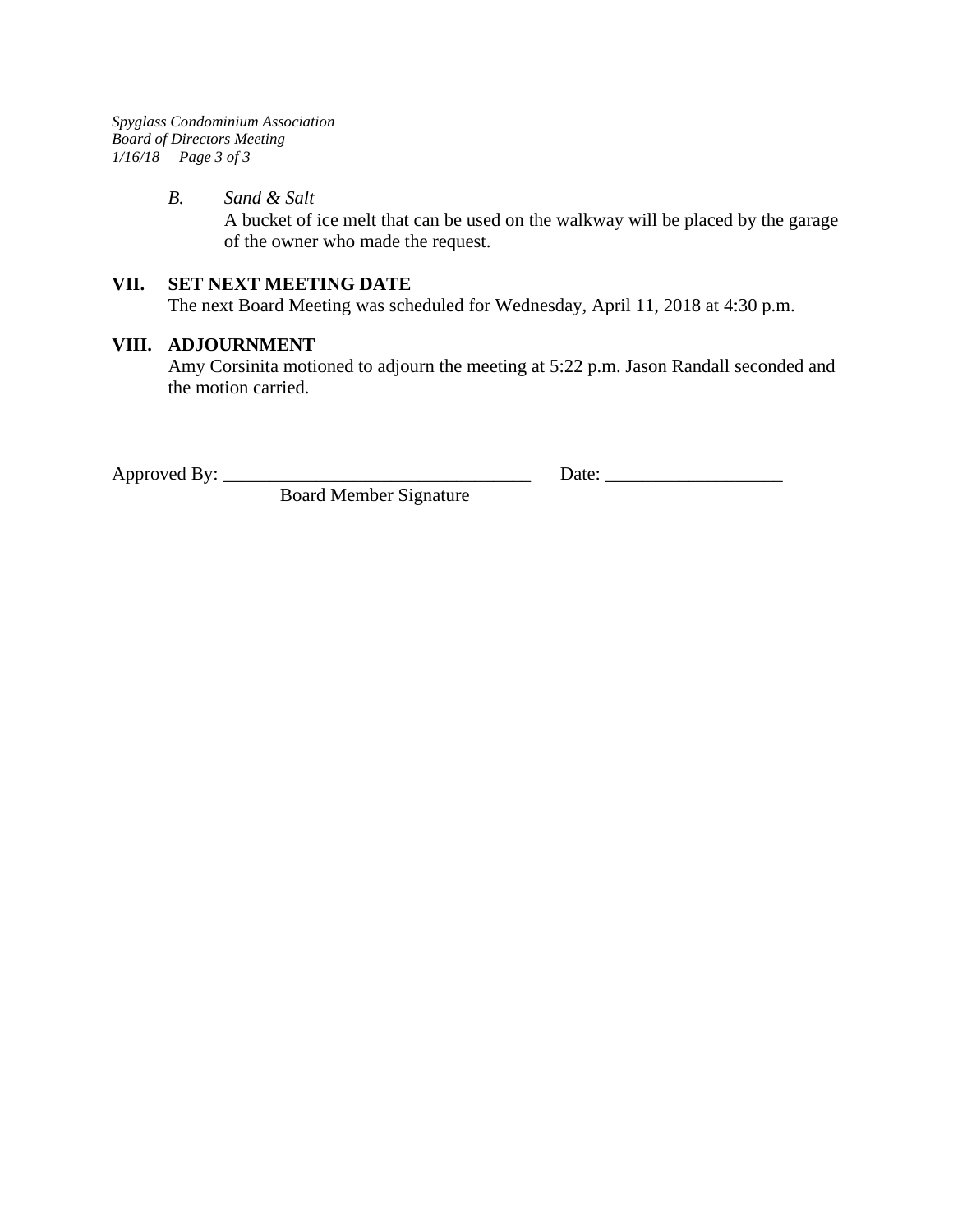#### **SPYGLASS TOWNHOMES AT WILDERNEST BOARD OF DIRECTORS MEETING APRIL 11, 2018**

#### **I. CALL MEETING TO ORDER**

The Spyglass Condominium Association Board of Directors Meeting was called to order at 4:35 p.m. in the Basic Property Management Conference Room.

Board Members Present Were: Molly Tompkins, #12 Jason Randall, #15 Amy Corsinita, #81

Representing Basic Property Management were Gary Nicholds and Jason Blarjeske. Emma Spofford of Summit Management Resources transcribed the minutes from recording.

#### **II. APPROVAL OF PREVIOUS MEETING MINUTES**

A motion was made to approve the minutes from the January 16, 2018 Board Meeting as presented. The motion was seconded and carried.

#### **III. FINANCIAL REPORT**

- *A. Year-to-Date Balance Sheet as of March 31, 2018*
	- 1. Reserve Cash \$468,439
	- 2. Operating Cash \$103,780
	- 3. Total Checking/Savings \$572,219
	- 4. Total  $A/R (\$7,460)$  credit balance for prepaid dues

#### *B. Year-to-Date Profit & Loss as of March 31, 2018*

- 1. Operating deficit of \$11,512 versus budgeted deficit of \$20,713
- 2. Reserve surplus of \$22,804
- 3. Overall surplus of \$11,291

It was noted that the unbudgeted expense of \$393 in the Supplies and Maintenance account was for ice melt and pet pickup supplies. One violation fee has been collected from Unit #8. The premium for the insurance policy is up approximately 4% over last year. Gary Nicholds was asked to send a home inventory template to all the owners to help them document their interior and exterior furniture and personal items in the event of an insurance claim.

Jason Randall motioned to accept the financial report. The motion was seconded and carried.

## **IV. PROPERTY MANAGEMENT REPORT**

*A. Culvert Update*

Gary Nicholds reported the contractor has reevaluated the culvert repair and is proposing to locate a small replacement culvert that would be installed with a flange.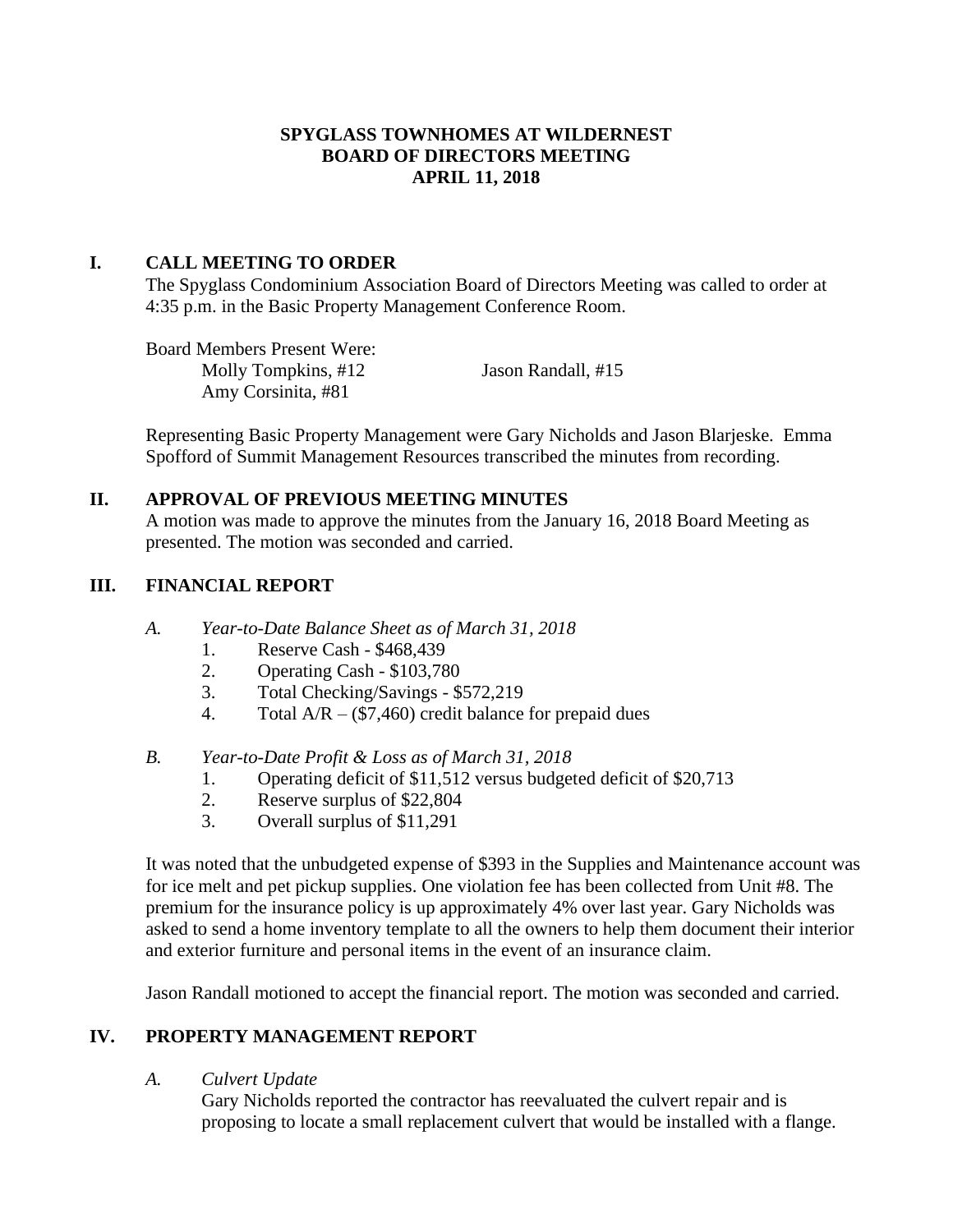Rock and boulders will be placed at each end instead of a collar. Disturbed areas of pavement will be repaired. The new culvert will be slightly longer than the original and create a widening of the road. The project would begin at the end of May or early June and is expected to cost between \$3,000 - \$4,000. Utility locates will be needed as well as approval from the Metro District and the County. Notice will be given to owners that the road will be closed for this work, which is not expected to take more than two days.

*B. Unit #83*

Unit #83 is under contract and during the due diligence process, water was found in the foundation. A determination needs to be made as to whether this is an Association or homeowner expense. It was suggested that the drain be checked to make sure it is operating correctly. Jason Blarjeske will follow up on this item to determine responsibility and possible resolutions. Gary Nicholds noted there is a sales contract deadline of May 2<sup>nd</sup> that needs to be met.

Gary Nicholds noted the same unit is also having a problem with the electrical breaker in the garage tripping on a frequent basis. This is not an Association item as owners are responsible for the electrical service from the meter.

## **V. OLD BUSINESS**

*A. Playground Fence*

It was agreed that a bid should be obtained to replace the damaged section of the fence. The Board will then decide whether to replace or remove it.

*B. Board Dinner*

Gary Nicholds will work on organizing a Board dinner at the Blue Spruce restaurant on either May  $18<sup>th</sup>$  or  $19<sup>th</sup>$ .

# **VI. NEW BUSINESS**

## *A. Ice Issue Unit 71*

Amy Corsinita noted issues with an ice dam on the entrance roof of Unit #71 that causes dangerous icy conditions. It is not clear if this owner has installed or been asked to install heat tape to help with the ice buildup. There is no clear procedure for dealing with these issues and similar situations in the past have been handled on an individual basis. Gary Nicholds stated that he would do his best to be as proactive as possible in dealing with these situations.

*B. Replacement of Exterior Light Poles*

A price of \$1,000 per post has been received to replace the light poles. There are nine poles and this price does not include the cost of labor or light fixtures. It was agreed this project should be completed this year. A new dark sky compliant light fixture will need to be selected. It was also suggested that a new style pole be considered as well as changing the height of the lights to protect them from damage. Approvals will most likely be needed from both the Metro District and County.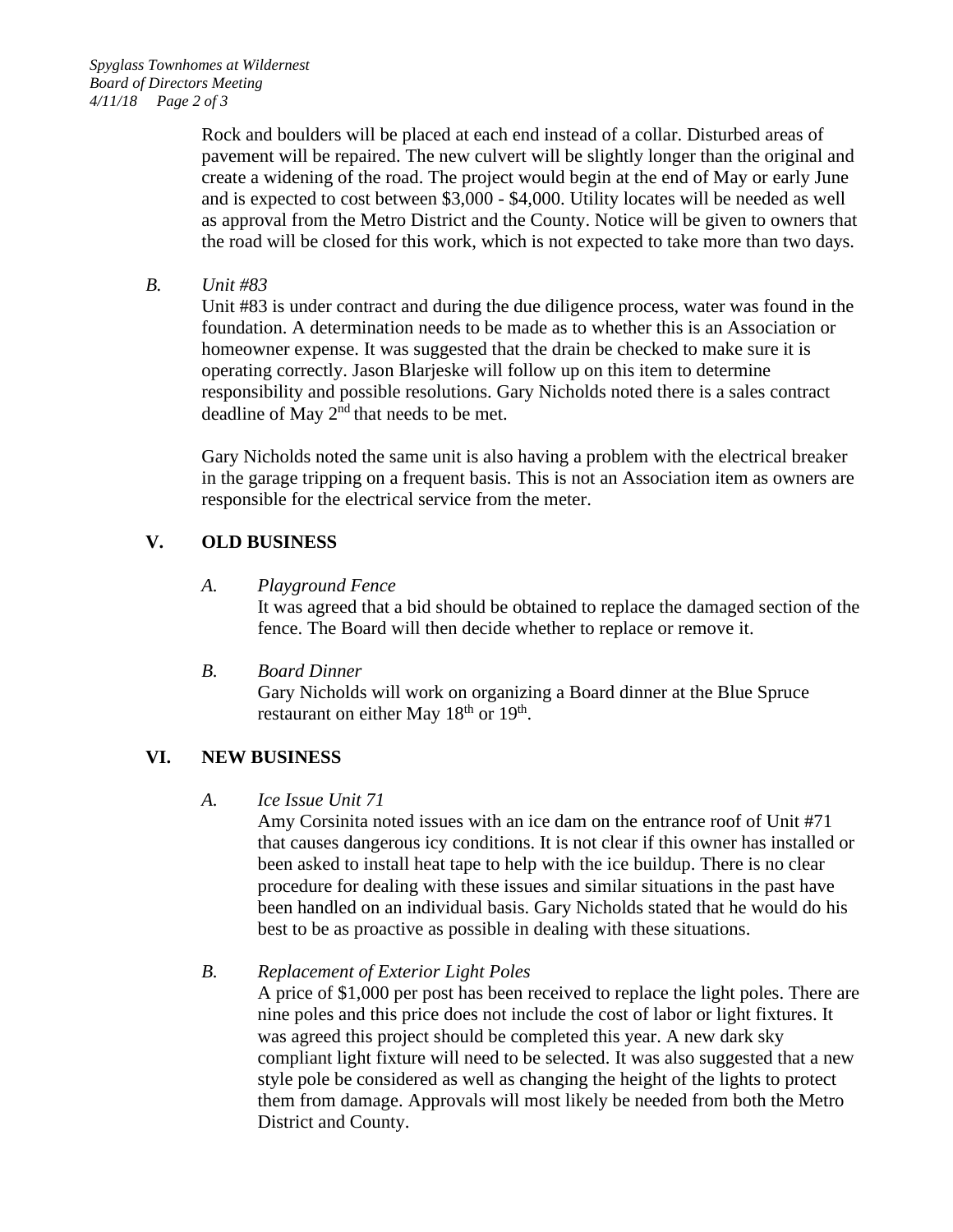#### *C. Major Maintenance Chart*

Garage door work is listed on the maintenance chart for 2018 at a cost of \$6,000. It was agreed this project was not necessary and the money should be reallocated.

Asphalt overlay is projected for 2019. The asphalt is currently holding up well and this project would not need to be completed in conjunction with the light pole replacement.

There are some areas of the walkway that are rotting and no longer repairable. The Board discussed replacing all the walkways. There is \$14,000 allocated for this project, which is not enough to cover the cost of total replacement. It was agreed an inspection of the walkways should be completed and a priority replacement list developed. This would allow the work to be completed in phases over several years. The list will be reviewed at the next Board Meeting.

*D. Community Garage Sale and Clean-Up Day*

The community garage sale is scheduled for June  $9<sup>th</sup>$  from 7:30 a.m.  $-12:00$ p.m. The owner clean-up day is scheduled for July  $7<sup>th</sup>$  from 9:00 a.m. – 3:00 p.m. The Board approved applying a homeowner dues credit of \$25 per unit to all owners who participate in the clean-up day.

A newsletter will be sent out to the owners with information for both these events and with a reminder to clean-up after dogs.

## **VII. SET NEXT MEETING DATE**

The next meeting will be held on July 11, 2018 at 4:30 p.m. There will be a property walk through on May 23, 2018.

#### **VIII. ADJOURNMENT**

A motion was made to adjourn the meeting at 5:52 p.m. The motion was seconded and carried.

Approved By: \_\_\_\_\_\_\_\_\_\_\_\_\_\_\_\_\_\_\_\_\_\_\_\_\_\_\_\_\_\_\_\_\_\_ Date: \_\_\_\_\_\_\_\_\_\_\_\_\_\_\_\_\_\_\_\_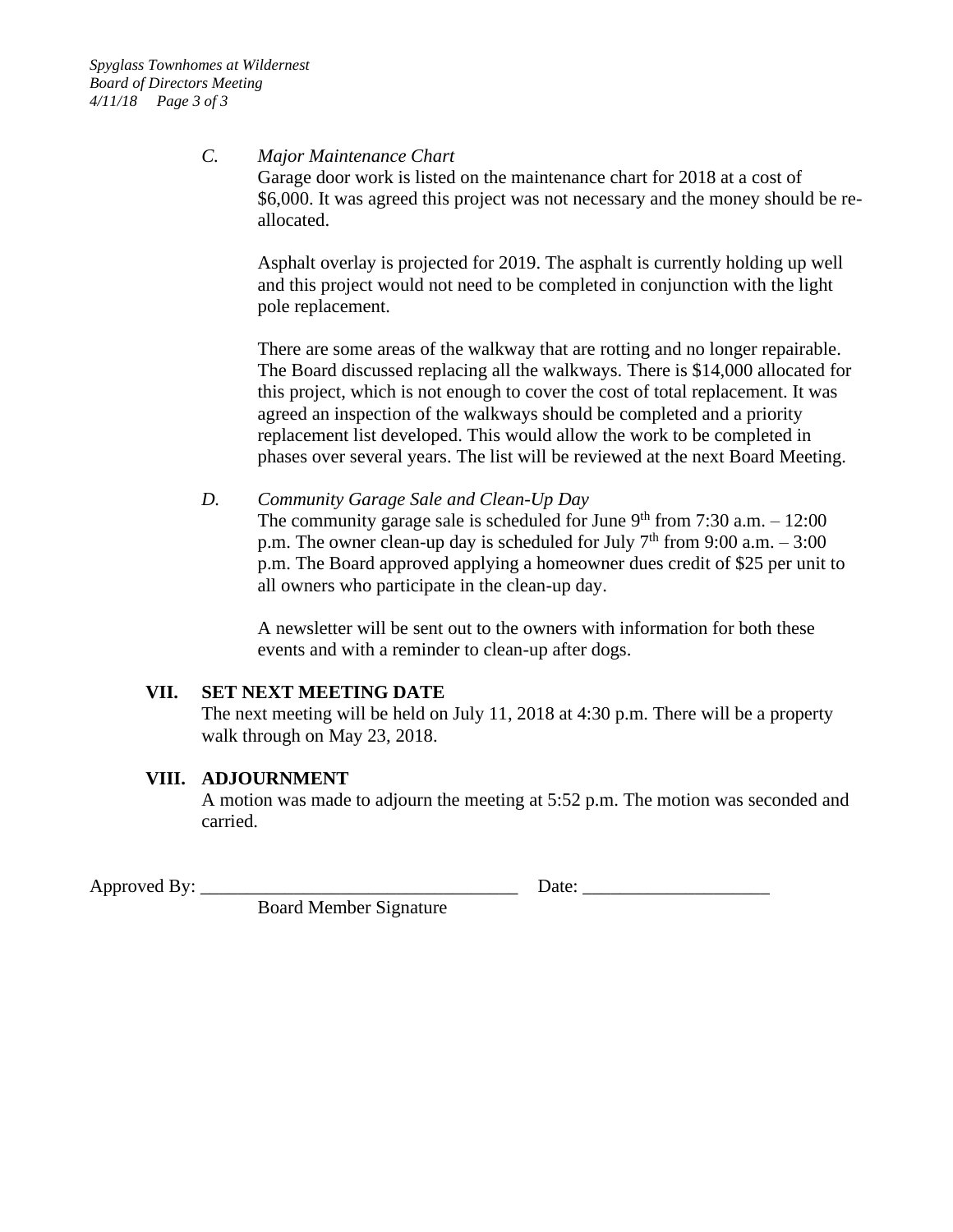#### **SPYGLASS TOWNHOMES AT WILDERNEST BOARD OF DIRECTORS MEETING JULY 11, 2018**

#### **I. CALL MEETING TO ORDER**

The Spyglass Condominium Association Board of Directors Meeting was called to order by Molly Tompkins at 5:04 p.m. in the Basic Property Management Conference Room.

Board Members Present Were: Molly Tompkins, #12 Jason Randall, #15

Amy Corsinita, #81 Laura Lierz, #14 (via teleconference)

Representing Basic Property Management were Gary Nicholds and Eric Nicholds. Erika Krainz of Summit Management Resources was recording secretary.

#### **II. APPROVAL OF PREVIOUS MEETING MINUTES**

Molly Tompkins motioned to approve the April 11, 2018 Board Meeting minutes as presented. Jason Randall seconded and the motion carried.

## **III. FINANCIAL REPORT**

- *A. Year-to-Date Balance Sheet as of June 30, 2018*
	- 1. Operating Cash \$145,105
	- 2. Reserve Cash \$469,366
	- 3. Total Checking/Savings \$614,472
- *B. Year-to-Date Profit & Loss as of June 30, 2018* Gary Nicholds reported that the Association was operating with a surplus of \$2,252.

Jason Randall motioned to accept the financial report. Amy Corsinita seconded and the motion carried.

## **IV. PROPERTY MANAGEMENT REPORT**

*A. Work Day Review*

Jason Randall reported that the work day went well.

*B. Culvert Update*

RKR looked at both sides of the culvert and they do not think it can be expanded. There appears to be a significant accumulation of mag chloride that has caused the metal to deteriorate. They recommended replacement of the culvert. RKR will discuss options with the Metro District.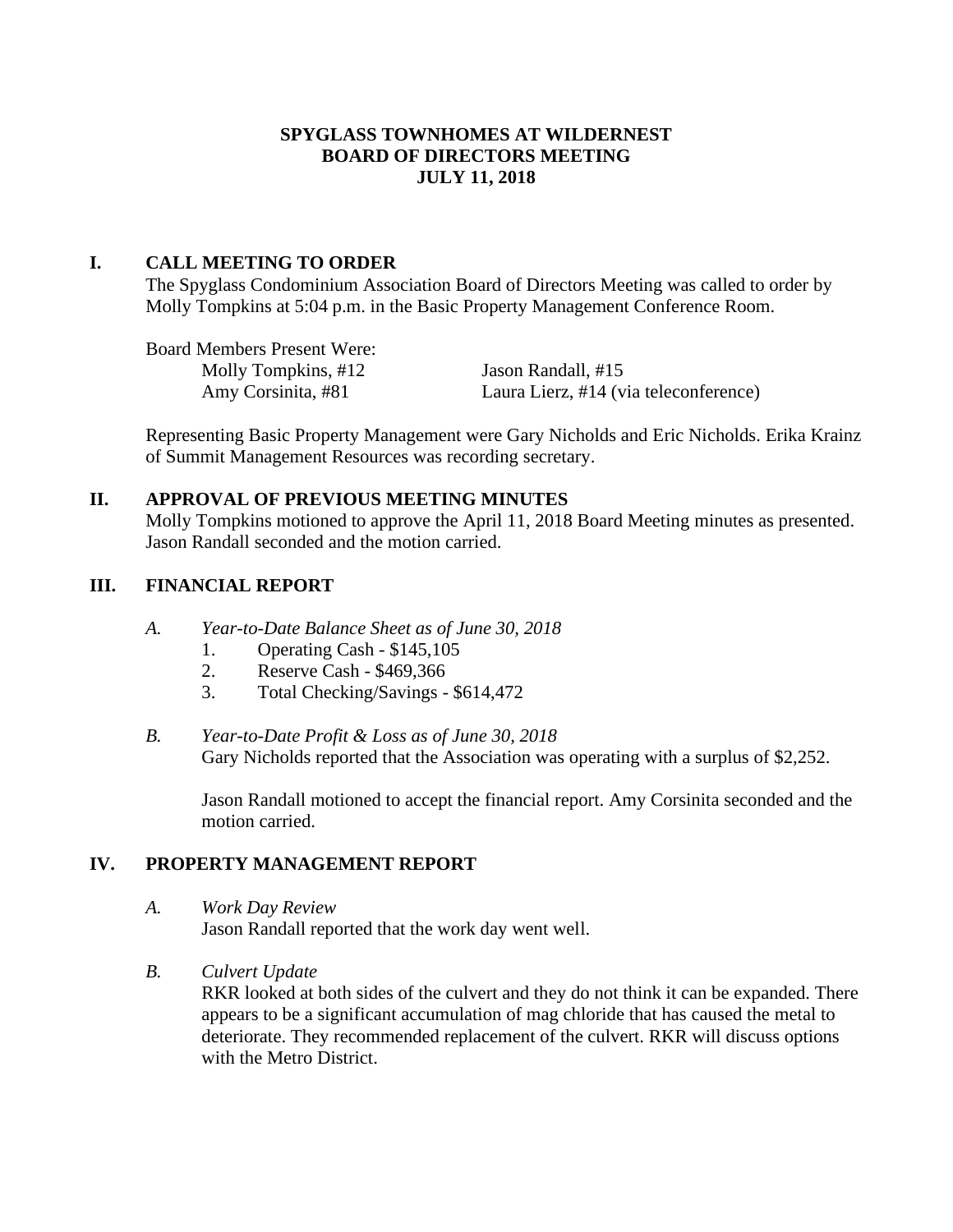#### *C. Ledger Boards/Gas Meter Shed Roof*

Jason Lazlo was on site today working on the ledger boards. Gary Nicholds will show him the gas meters that need to be protected next week. Gary will get a bid to have them painted before winter.

#### *D. Playground Update*

Strategic Fence will replace the playground fence by early next month.

#### *E. Asphalt Overlay*

Gary Nicholds spoke with Bruce Yankee and requested an updated bid for overlaying all the asphalt. Gary asked him to put the project on the schedule for next spring.

#### *F. Property Appraisal for Insurance Valuation*

Gary Nicholds has contacted Fred Ebert and Brent Edwards about doing an appraisal. He spoke to both of them twice. They were both supposed to send Gary a sample of an appraisal for Board review and a cost estimate but have not yet done so. Both indicated the appraisal will be difficult. Gary will follow up with them again tomorrow.

Gary spoke to a Farmer's representative and he clarified that the agency acts as a funding agent. They do not have a formal protocol. He will be sending Gary an email with details.

Amy Corsinita suggested drafting a set of basic instructions for how owners should deal with a disaster. Molly Tompkins asked Gary Nicholds to request a written crisis plan from the insurance agent.

*G. Electrician*

The electrician Todd Schmidt will be on site within the next two weeks to walk the property and look at the lights. He will provide replacement options and a bid.

## **V. OLD BUSINESS**

#### *A. Walkway Repair/Replacement*

Jason Randall said the walkway that was replaced is holding up well. Gary Nicholds said the Board should decide if any of the other walkways should be trimmed back. Jason said this could be done by owners outside of Work Day but should be added to Work Day list going forward. He suggested working on two of them each year if there is adequate manpower.

Molly Tompkins said the Work Day schedule should be adjusted so fixed projects are done first and individual projects like deck painting afterwards.

## **VI. NEW BUSINESS**

#### *A. Annual Meeting*

Amy Corsinita motioned to add Cindy Hurd to the Board as a Member at Large. Molly Tompkins seconded and the motion carried.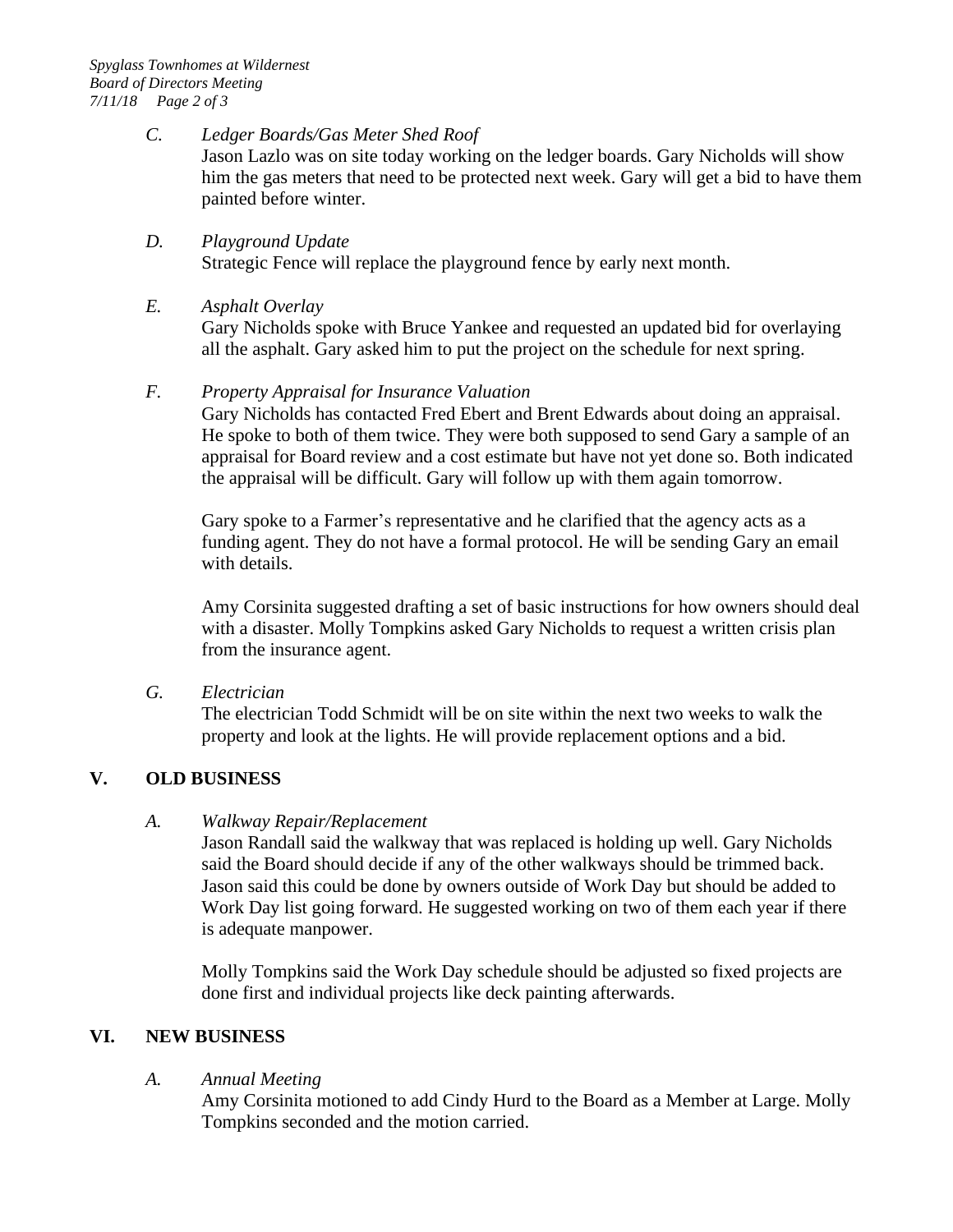The Annual Meeting will be held on Saturday, October 13, 2018. Amy Corsinita said she will be out of town that weekend.

## *B. Summit Fire & EMS*

The Board had a plaque made to present to the Summit Fire & EMS in recognition of their efforts fighting the Buffalo fire. Molly Tompkins suggested presenting it to them at their monthly meeting. A photo should be taken of them accepting it for posting on the website.

#### *C. Deck Expansion*

Gary Nicholds said the owners of #10 and #22 are interested in expanding their decks. The owner of #10 wants to use Trex with a top rail. The owners will be directed to submit applications to the Board for review. Jason Randall said there are specifications for deck expansions. Gary will ask Jason Lazlo if he has a copy. There is a requirement for approval from the Buffalo Metro District and possibly the County as well.

# **VII. SET NEXT MEETING DATE**

The next meeting was not set.

#### **VIII. ADJOURNMENT**

Amy Corsinita motioned to adjourn the meeting at 5:43 p.m. Molly Tompkins seconded and the motion carried.

Approved By: \_\_\_\_\_\_\_\_\_\_\_\_\_\_\_\_\_\_\_\_\_\_\_\_\_\_\_\_\_\_\_\_\_\_ Date: \_\_\_\_\_\_\_\_\_\_\_\_\_\_\_\_\_\_\_\_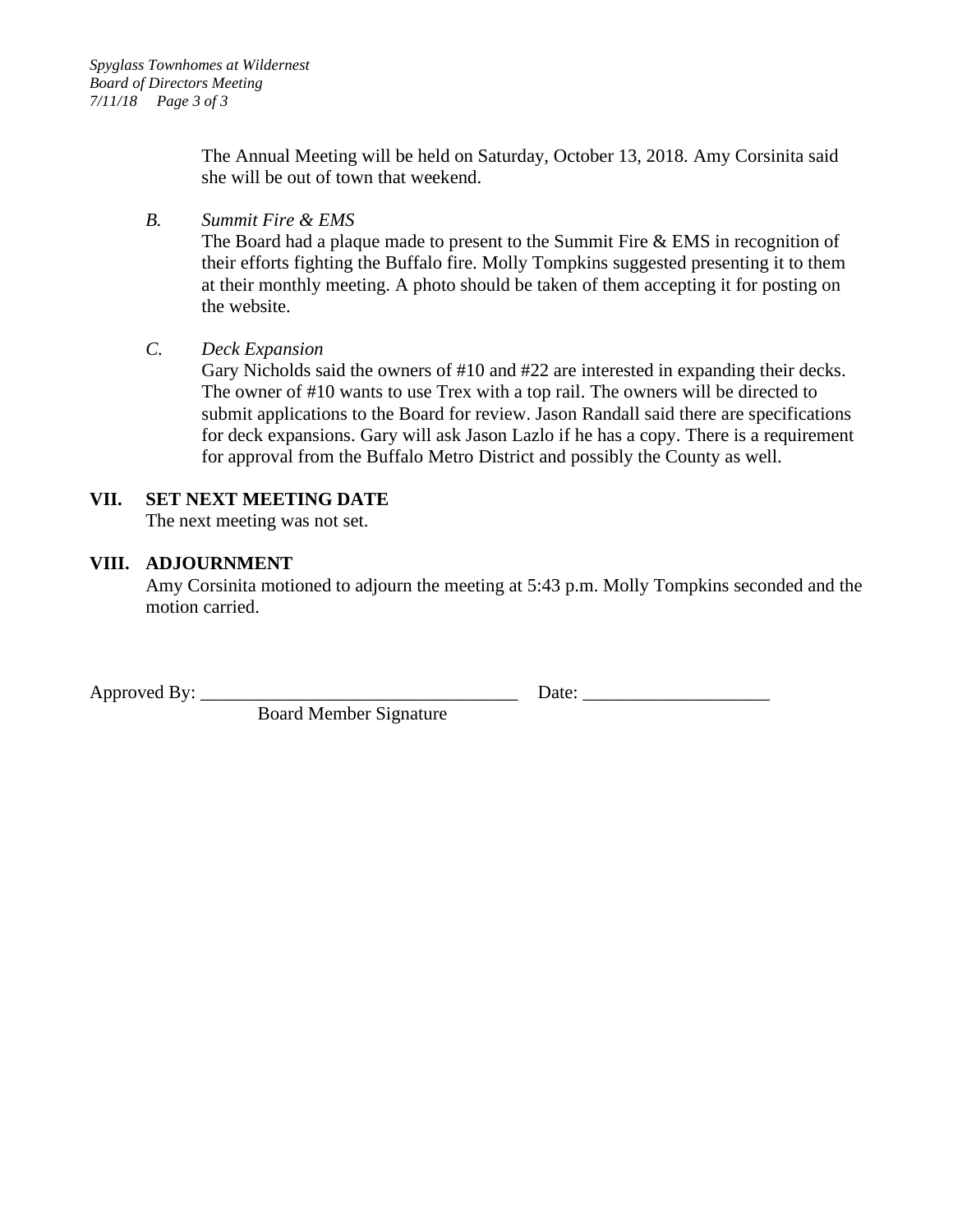## **SPYGLASS CONDOMINIUM ASSOCIATION ANNUAL MEETING OCTOBER 13, 2018**

## **I. CALL MEETING TO ORDER & INTRODUCTIONS**

The Spyglass Condominium Association Annual Meeting was called to order by Molly Tompkins at 10:06 a.m. in Silverthorne Town Hall.

| <b>Board Members Present Were:</b> |                                  |
|------------------------------------|----------------------------------|
| Molly Tompkins, President, #12     | Jason Randall, Treasurer, #115   |
| Donato Lipari, Member at Large, #8 | Cindy Held, Member at Large, #97 |
| <b>Homeowners Present Were:</b>    |                                  |
| Joshua Alsop, #83                  | Steven Myatt #69                 |
| David Easter, #55                  | John Held, #97                   |
| Robert Jones #41                   | Mark & Ellyn Matthews, #43       |
| Stuart Miller, #63                 | Stephanie Parmé, #14             |
| Steve Weidenbacher, #51            | Josh Shramo, #113                |
|                                    |                                  |

Representing Basic Property Management were Gary Nicholds and Eric Nicholds. Erika Krainz of Summit Management Resources was recording secretary.

## **II. CERTIFICATION OF PROXIES**

With 13 proxies received and owners represented in person, a quorum was confirmed.

#### **III. APPROVAL OF PREVIOUS MEETING MINUTES**

Jason Randall motioned to approve the October 6, 2017 Annual Meeting minutes as presented. Steve Weidenbacher seconded and the motion carried.

## **IV. FINANCIAL REPORT**

*A. Current Financial Status*

Gary Nicholds reviewed highlights of the Balance Sheet as of September 30, 2018.

- 1. Reserve Cash \$452,913
- 2. Operating Cash \$191,387
- 3. Total Cash \$644,299

Gary Nicholds reviewed highlights of the Profit & Loss as of September 30, 2018.

- 1. Net Ordinary Income \$13,153, which was \$12,403 favorable to budget.
- 2. Net Reserve Income \$91,243.
- 3. Total Net Income \$104,396.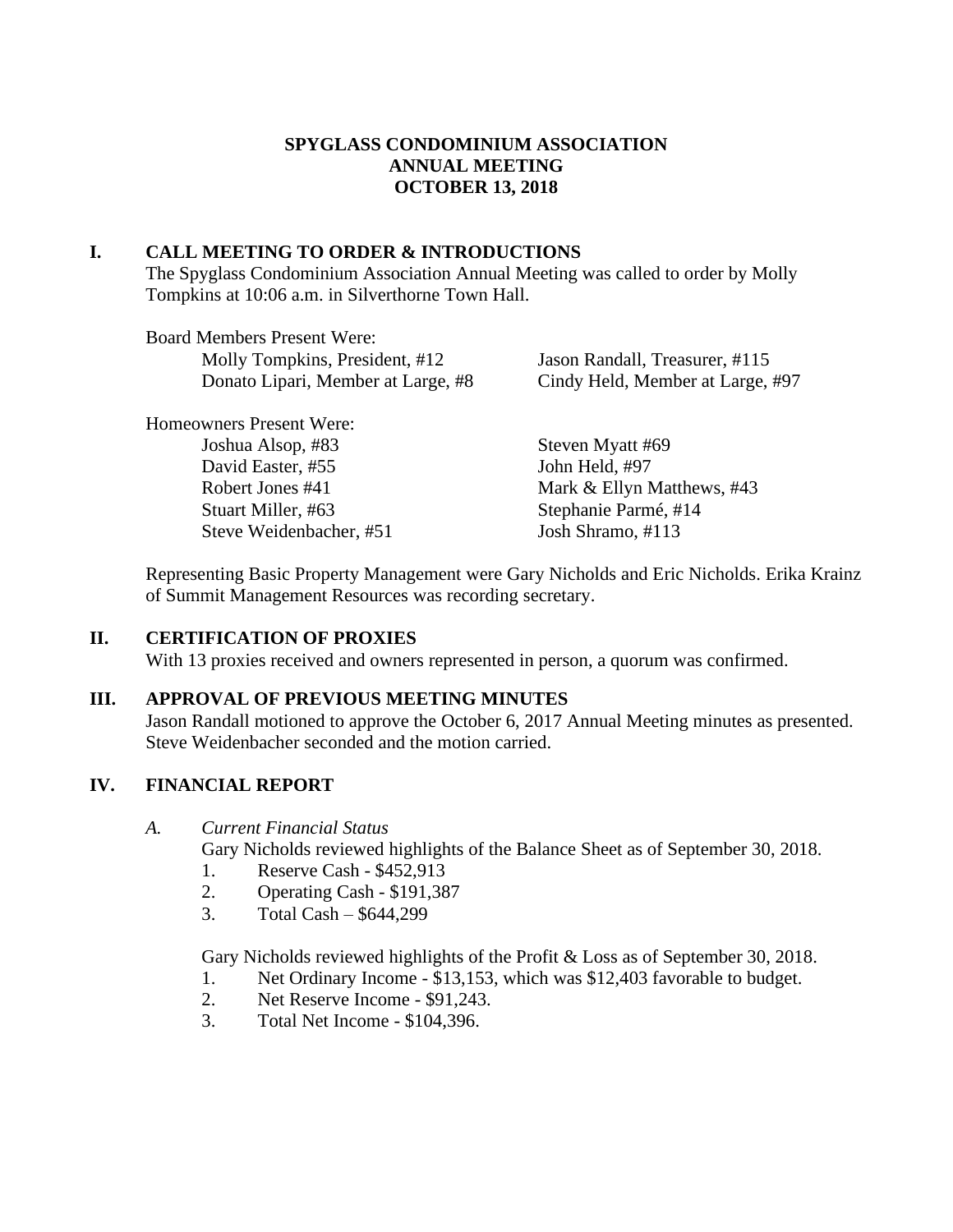Transfer Fees going into the Working Capital fund have been: 2016 - \$35,711, 2017 - \$31,967 and \$27,817 year-to-date in 2018 for a total of \$95,495. One unit is under contract and a second will be listed for sale shortly.

Steve Weidenbacher asked about the Board expenses of \$1,413. Gary Nicholds said the expenses were for meetings, the Owner Work Day and one Board dinner.

David Easter motioned to accept the financial report as presented. Joshua Alsop seconded and the motion carried.

#### *B. 2019 Budget Review and Ratification*

Molly Tompkins reviewed the 2019 Budget. The budget as drafted included a \$5/month dues increase to start building Reserves. The largest single cost is snow removal. The budgeted amount was based on actual expenses from two years ago since last winter was very light. Some other accounts were increased for inflation.

Reserve projects scheduled in 2019 included:

- 1. Asphalt \$277,000.
- 2. Painting \$72,000 for 1/3 of the buildings.

Gary Nicholds was asked to post the Reserve Study and painting schedule on the website.

John Held motioned to approve the 2019 Budget as presented. David Easter seconded and carried.

## **V. PRESIDENT'S REPORT**

Milly Tompkins said the Association had a great year and many projects were completed. She was pleased how owners helped each other during the fire evacuation. The fire came very close to the property and the fire break helped to prevent any damage to structures. The fire is believed to have been human caused. A plaque was presented to the Fire Department in recognition of their efforts. The garage sale was held on June 9<sup>th</sup> and it was very successful. The Owner Work Day was held in July and all owners who participated were credited \$25. The old boardwalk was removed and replaced. She recognized Donato Lipari for finding a carpenter to repair the ledger boards. The playground fence was repaired and the culvert was replaced. Following the fire, the insurance policy was reviewed by the Board and in the insurance agent. Updates were made to the policy to accurately reflect the current value of the property. Gary Nicholds said a new appraisal is in progress and the report should be completed by the end of the month. Owners can obtain a copy upon request. The Association website is [www.spyglasshoa.com.](http://www.spyglasshoa.com/)

# **VI. BASIC PROPERTY MANAGEMENT REPORT**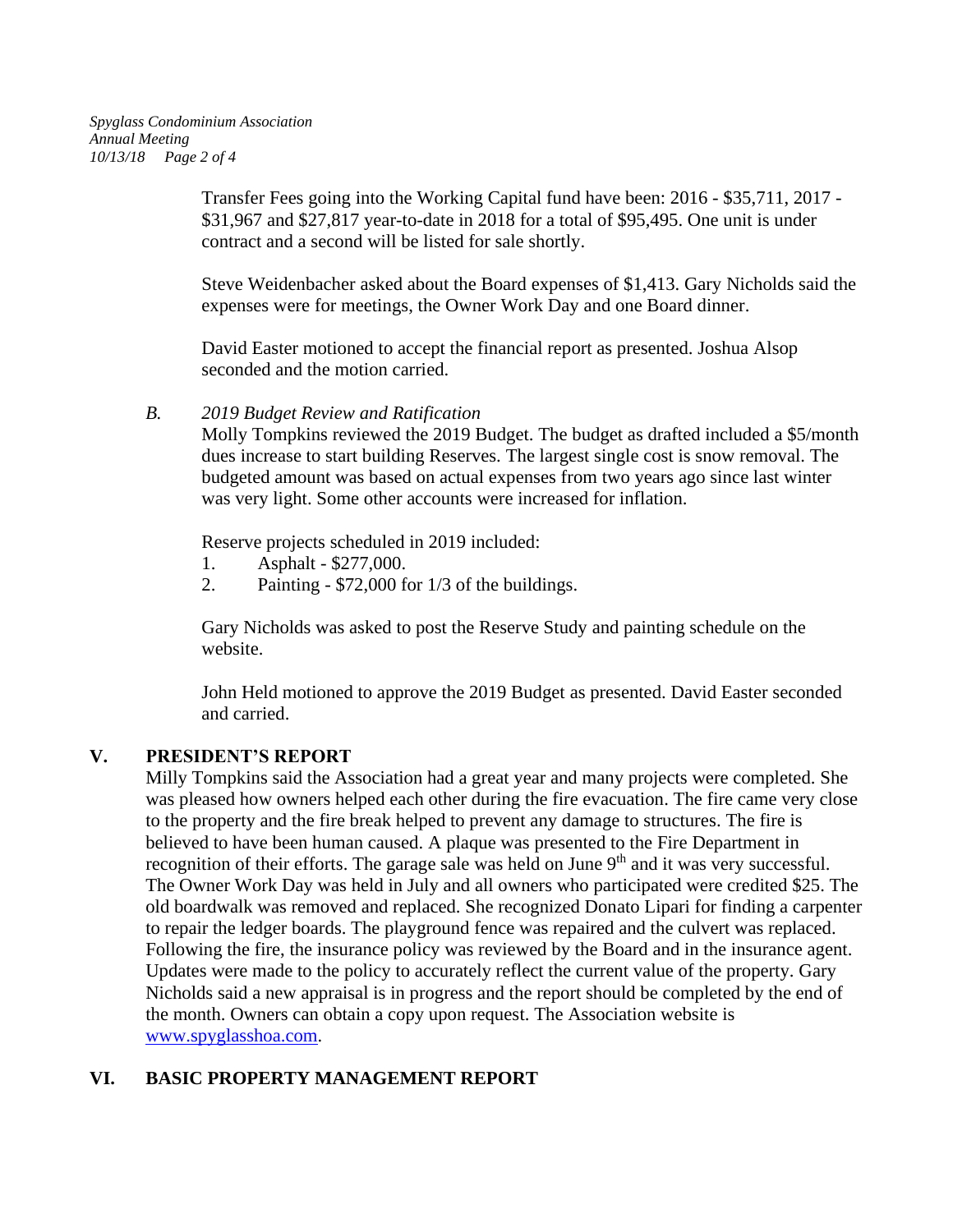*Spyglass Condominium Association Annual Meeting 10/13/18 Page 3 of 4*

Gary Nicholds reviewed the following:

- 1. Several dead trees were removed. The Metro District requested removal of several additional trees that were considered hazardous.
- 2. There have not been as many parking issues this past year.
- 3. The Board is considering replacement of the exterior lights with LEDs and addition of concrete pedestals to protect them. The lights are reaching the end of their useful life.
- 4. The retaining wall behind the dumpster was collapsing. It was dug out and shored up.
- 5. There have been some serious issues with bears around the dumpster. Bear-proof lids were installed but they are very heavy and difficult to lift. He reminded owners not to leave trash outside the dumpster. Options are to keep the heavy bear-proof lids, to reinstall the lighter plastic lids (if owners will be mindful about using the bar and Shook to secure the top) or getting a new dumpster with a side door. Eric Nicholds noted that the dumpster could be left uncovered if it was inside a shed with a garage door. Steve Weidenbacher suggested an elevated platform with steps between the two dumpsters. Gary Nicholds will get information for a dumpster with side access doors and will ask Timberline to replace the current lids with the lighter plastic lids. He will also get a bid for building a dumpster shed.

#### **VII. ELECTION OF DIRECTORS**

The terms of Molly Tompkins, Jason Randall and Amy Corsinita expired this year. All three were willing to run again. There were no other nominations from the floor. Steve Weidenbacher motioned to re-elect the incumbents by acclamation. David Easter seconded and the motion carried.

#### **VIII. OWNER OPEN FORUM**

Jason Randall said he had extra paint in his garage for any owners who want to do touch up. For next year, he asked owners to help with the communal painting before painting their own decks. Molly Tompkins said the Board has considered removing some of the boardwalks or rock garden areas to create additional parking. They will look at options in the spring. Sherwin Williams has the deck paint. Owners should ask for "Spyglass deck red".

David Easter asked about replacement of weather stripping for the garage doors. Gary Nicholds was not sure if it was an owner or Association responsibility. He will follow up.

Cindy Held asked if any of the lower garage door panels would be replaced. Molly Tompkins said the Board will identify panels in need of replacement during their property tour.

Stephanie Parmé asked how to turn on the heat tape. Jason Randall said there is a switch on the exterior, usually on the back deck above the sliding glass door. The heat tape should be turned on now and should not be turned off until spring. Gary Nicholds noted that not all units have heat tape. Management will be turning on the heat tape for the flat roofs and will clear the leaves.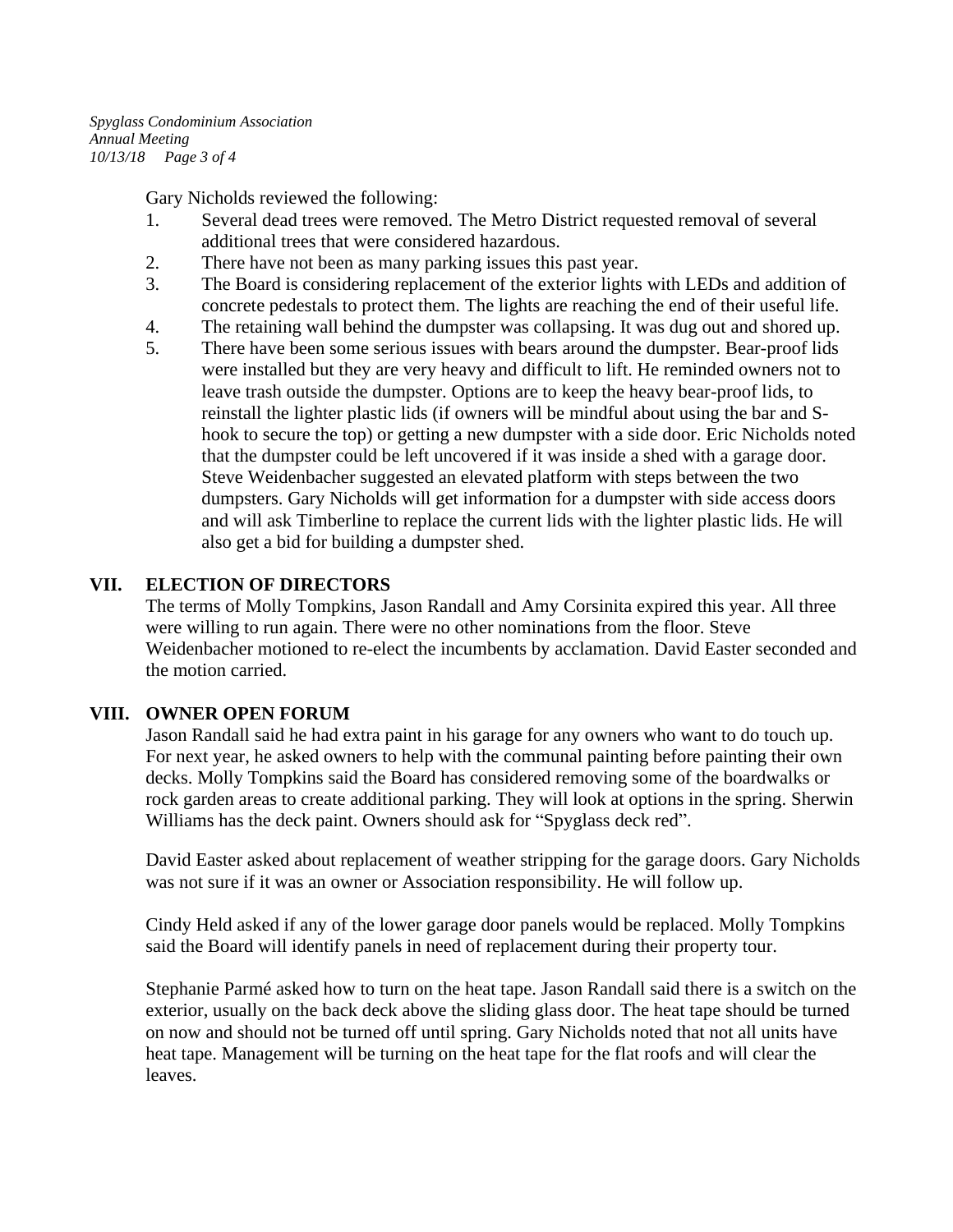*Spyglass Condominium Association Annual Meeting 10/13/18 Page 4 of 4*

#### **IX. SET NEXT MEETING DATE**

The next Annual Meeting will be held on Saturday, October 12, 2019 at 10:00 a.m.

## **X. ADJOURNMENT**

Donato Lipari motioned to adjourn at 11:09 a.m. John Held seconded and the motion carried.

Approved By: \_\_\_\_\_\_\_\_\_\_\_\_\_\_\_\_\_\_\_\_\_\_\_\_\_\_\_\_\_\_\_\_\_ Date: \_\_\_\_\_\_\_\_\_\_\_\_\_\_\_\_\_\_\_